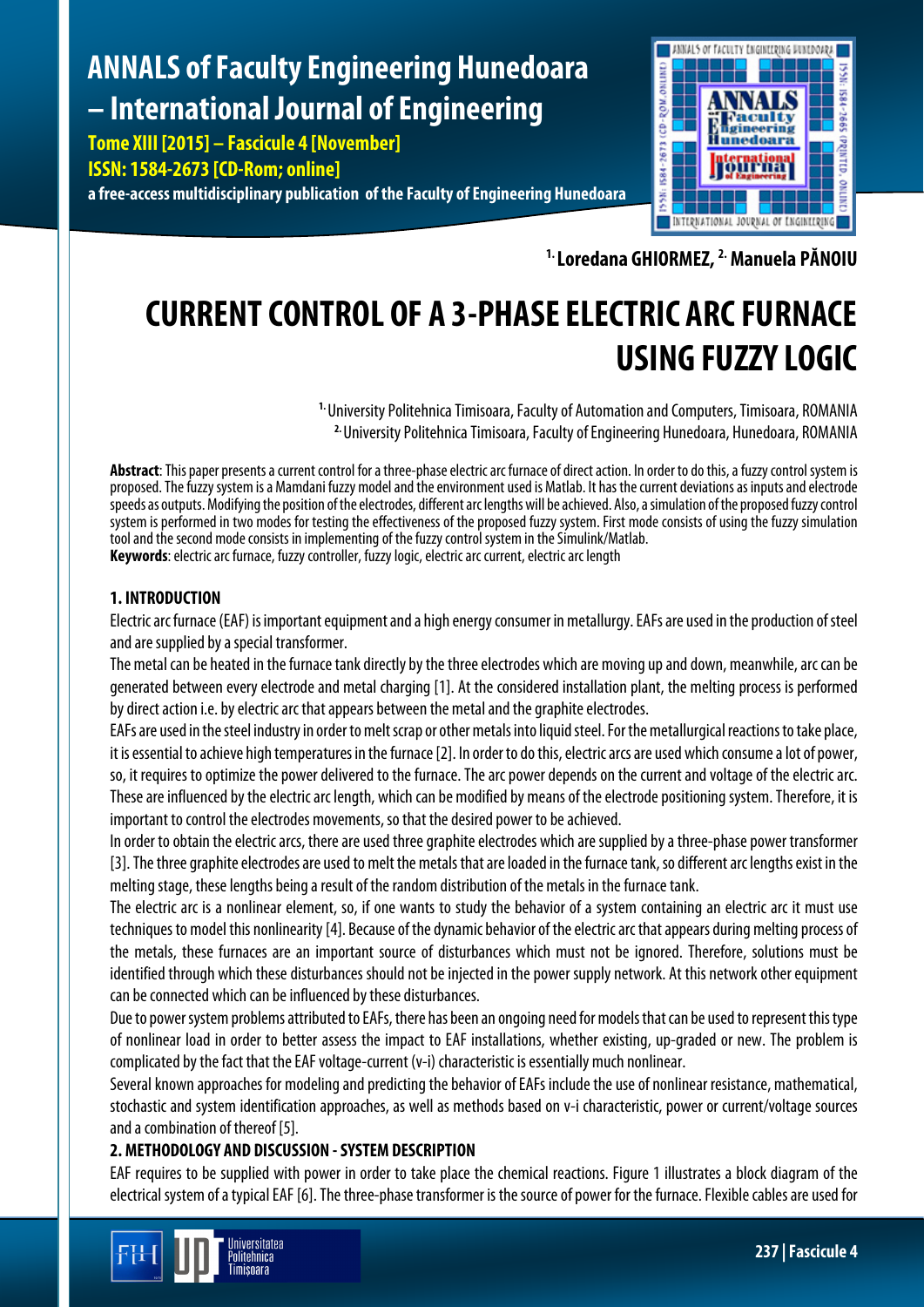the connection between each phase of the transformer and the electrodes. These electrodes are supported by the electrode arms which are mounted on a hydraulic system that allows obtaining different arc lengths by changing the position of the electrodes. So, it is important to design an efficient control system of the EAF.

An EAF process cannot function without automatic control of the power, because of the random nature of the electric arc. Automatic control of an EAF should assure a corresponding operating of the EAF



**Figure 1.** A block diagram of the EAF electrical system

from the point of view of metallurgical process and of a high production.

The power level depends by the positions of the electrodes. As a result, the implementation of a competitive control system is very important because it led to reduction of the energy consumption, pollution, and increases the safety of the process [7].

Arc power can be controlled by modifying the power supply or by changing the electrodes position. First control is used for the passing from a technological stage to another, i.e. from the meltdown stage to the refining one. The second control is used to keep constant arc lengths during the same technological stage.

If the position of the electrodes is changed, different arc lengths will be achieved, so, different values for the arc current, arc voltage and arc impedance will be obtained too. Constant arc lengths imply that the electrical power to the arc furnace is stable around the reference value determined by the tap-changer of the furnace transformer.

In this paper, current control is the variable used to maintain a constant arc length. Arc current is mainly used as the control variable in an EAF because of its direct relation with the lengths of the electric arcs. The current controller adjusts the electric arc current, i.e. phase current, by modifying the arc lengths by the means of electrodes position.

If the electrodes are moved up, the arc length is increasing and so, the arc current is decreasing. Similarly, if the electrodes are moved down, it will be obtained a smaller arc length and so, the arc current is increasing.

By the actions that are influencing the arc lengths, so the arc current can be the following:

- Ξ The scrap temperature;
- Ξ The falling of the scrap that leads to short circuit;
- Ξ Shorting of the electrodes;
- Ξ Moving the arc because of the electrodynamics forces.

During a technological phase, the voltage of the secondary side of the furnace transformer is modified according to the technological specifications and the current is varying, because it depends by the arc length.

In summary, the process of the EAF involves the following characteristics: complexity, nonlinearity, variation and non-consistency, significant involvement of the human operator, need for expert operational knowledge and very noisy environment. These features justify application of intelligent techniques to EAF process modeling and control [8].

## **3. THE IMPLEMENTATION OF THE FUZZY LOGIC CONTROLLER**

In this paper is proposed, designed and implemented a fuzzy current controller. Such a controller is important in an arc furnace industry, especially if short circuits occur during the arc furnace operation.

The control variable used in this paper is arc current, this strategy being known as current control. Using this strategy, the disturbances are rejected much faster than in case when other control variables are used. This is very desirable in an arc furnace industry, especially if the electrode tips make connections with the metallic charge and short circuits occur [9].

The structure of a fuzzy controller is composed by



**Figure 2.**The fuzzy logic controller system

the knowledge base, the inference engine and the fuzzification and defuzification units as presented in figure 2.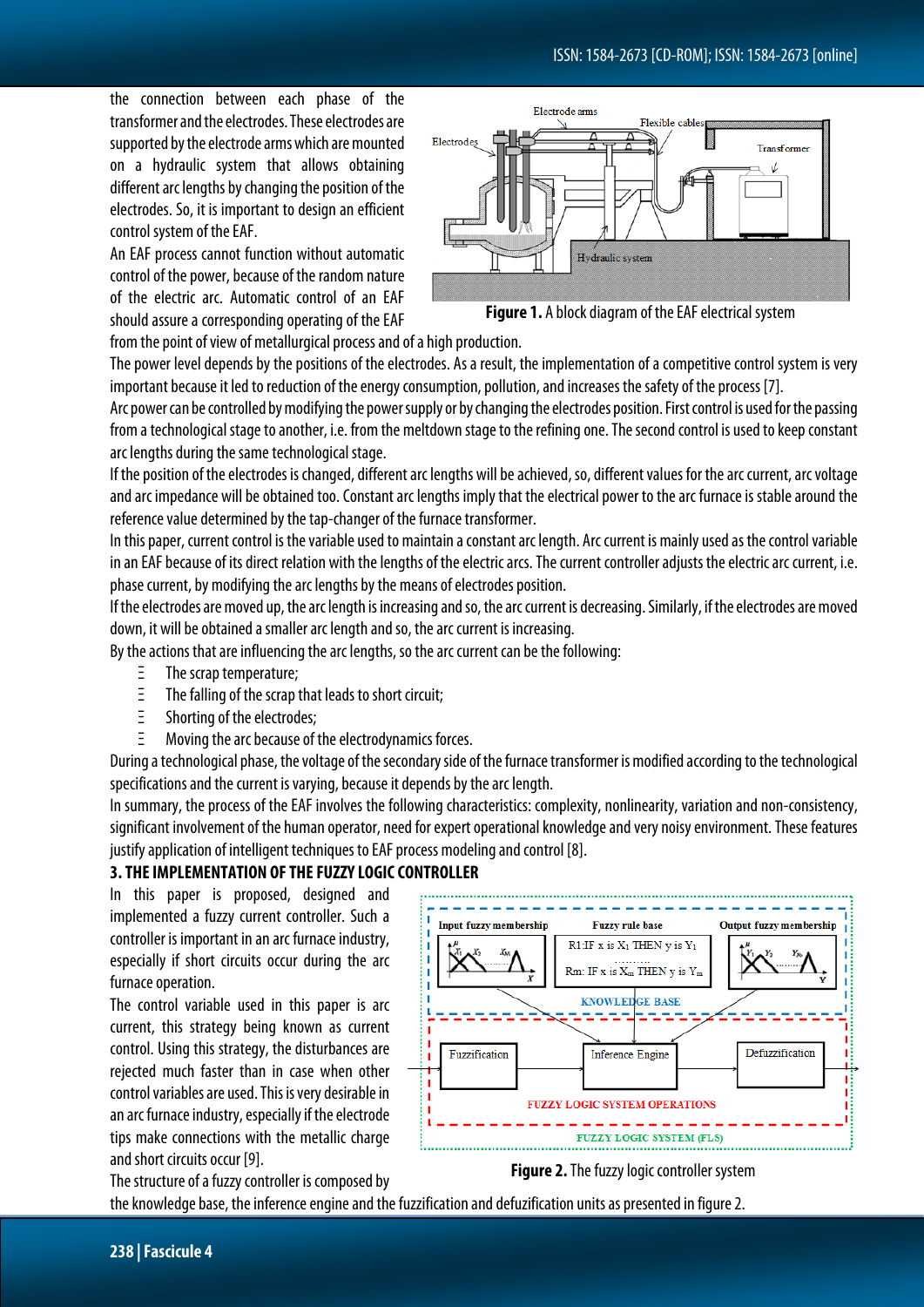In order to design the fuzzy logic system (FLS) for the current control were chosen three inputs, namely the current deviation for the three phases and three outputs, namely electrode speed for the electrodes movement. In the considered installation plant, the electrodes are moved vertically, up or down, using hydraulic systems.

For the controller output was chosen the electrode speed, because it is easier to give the speed and the direction to which the electrodes should be moved to and not what position should the electrodes have to attend. Using a hydraulic system will be obtained the desired arc length, so desired arc current.

In figure 3 is presented the block diagram of the FLS, this system being designed in an intuitive manner, so, it has three inputs and three outputs, corresponding to the real plant.



**Figure 4.** Membership functions for the input variable *Current Deviation*



**Figure 5.** Membership functions for the output variable *Electrode Speed*





Figure 4 presents the membership functions for the input variable, namely arc current deviation. The universe of discourse for this variable is [-1.7, 1.7 KA] and is divided into three fuzzy sets. The membership functions used are trapezoidal. The linguistic variables are negative or positive depending by the current deviation which is the difference between the desired arc current and the measured arc current, obtained during of the EAF functioning. For each of the three input values of the fuzzy system were used the same universe of discourse, membership functions and linguistic variables. Therefore, in this paper are presented only the membership functions of the current deviation just for a phase of the furnace transformer.

Figure 5 presents the membership functions for the output variable, namely electrode speed. The universe of discourse for this variable is [-0.05, 0.05 m/s] and is divided into three fuzzy sets. The membership functions used are trapezoidal. The linguistic variables are negative or positive depending by the movement of the electrodes: down (negative) or up (positive). It

was chosen this variable as the output of the fuzzy system because the arc current is influenced by the arc length. For each of the three output values of the fuzzy system were used the same universe of discourse, membership functions and linguistic variables. Therefore, in this paper are presented only the membership functions of the electrode speed needed to obtain only a desired arc current.

A fuzzy knowledge base consists of IF-THEN fuzzy rules and membership functions characterizing the fuzzy sets [2]. In this case, it is known the arc current deviation, as being the difference between the desired arc current and the obtained arc current. Depending on this value, the controller computes its output, i.e. electrode speed in order to move the electrode up or down with a specific speed. The electrodes position control is performed taking into account the real conditions that exist on the considered industrialplant. The maximum speed of the electrodes is of 3m/min (0.05 m/s) [10].

Because the fuzzy system has three inputs and three outputs, each with three fuzzy sets, the fuzzy current controller rules base consists of 27 rules that describe how must be moved the electrodes in order to have a desired arc current. In figure 6 are presented the rules base for the fuzzy system.

After the knowledge base is defined, can be applied the fuzzification operation, i.e. transform the numeric inputs into membership values. The inference engine, infer the output of the controller, so performs all fuzzy logic manipulators. It has as input fuzzy sets that were mapped from numeric values. The outputs of the fuzzy inference engine are also fuzzy sets so it is necessary to transform these into numeric values. This operation is named defuzzification.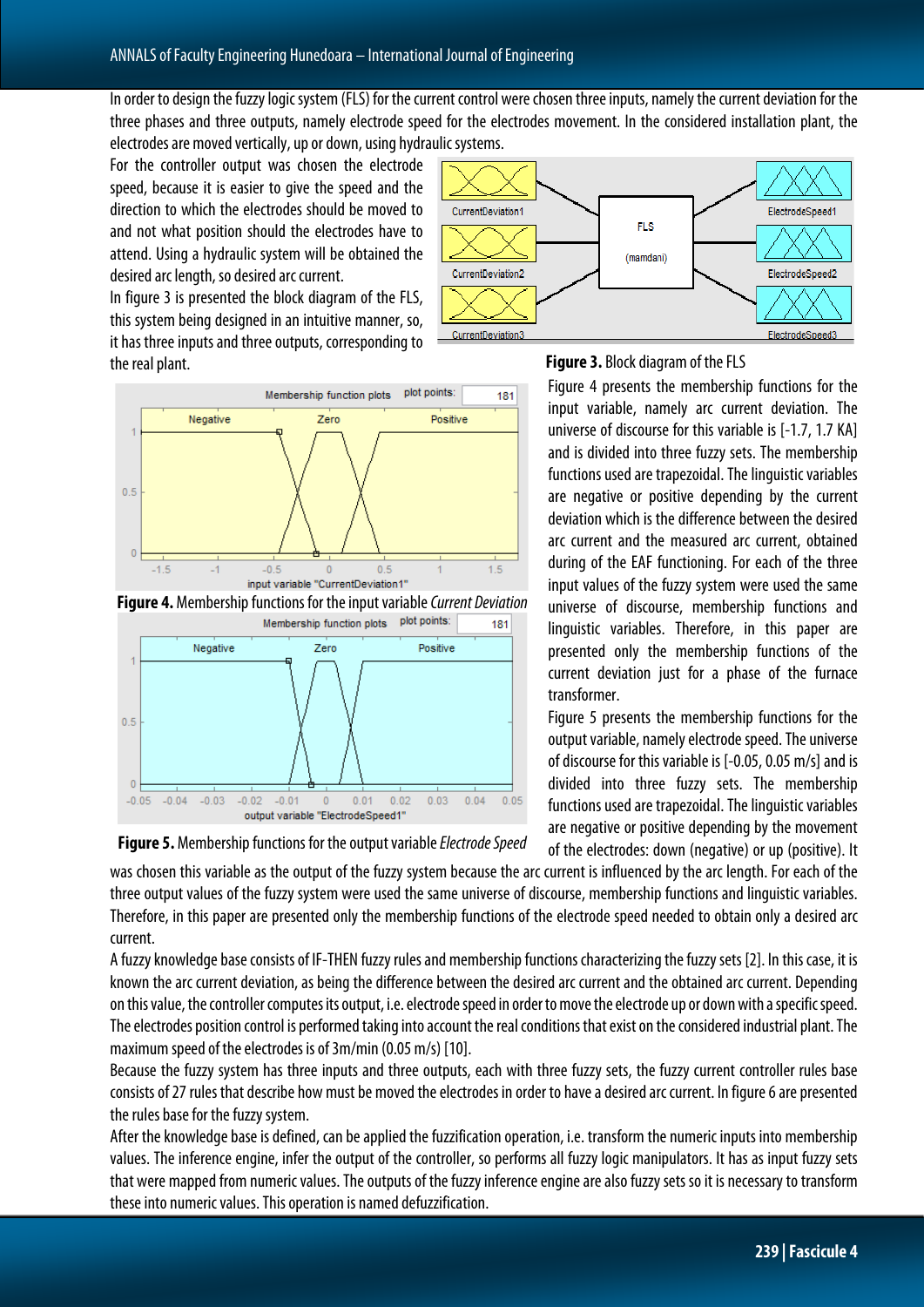| 1. If (CurrentDeviation1 is Negative) and (CurrentDeviation2 is Negative) and (CurrentDeviation3 is Negative) then (ElectrodeSpeed1 is Positive)(ElectrodeSpeed2 is Positive)(ElectrodeSpeed2) is Positive)(ElectrodeSpeed3 is |  |
|--------------------------------------------------------------------------------------------------------------------------------------------------------------------------------------------------------------------------------|--|
| 2. If (CurrentDeviation1 is Negative) and (CurrentDeviation2 is Negative) and (CurrentDeviation3 is Zero) then (ElectrodeSpeed1 is Positive)(ElectrodeSpeed2 is Positive)(ElectrodeSpeed2 is Positive)(ElectrodeSpeed3 is Zero |  |
| 3. If (CurrentDeviation1 is Negative) and (CurrentDeviation2 is Negative) and (CurrentDeviation3 is Positive) then (ElectrodeSpeed1 is Positive)(ElectrodeSpeed2 is Positive)(ElectrodeSpeed2 is Positive)(ElectrodeSpeed3 is  |  |
| 4. If (CurrentDeviation1 is Negative) and (CurrentDeviation2 is Zero) and (CurrentDeviation3 is Negative) then (ElectrodeSpeed1 is Positive)(ElectrodeSpeed2 is Zero)(ElectrodeSpeed3 is Positive) (1)                         |  |
| 5. If (CurrentDeviation1 is Negative) and (CurrentDeviation2 is Zero) and (CurrentDeviation3 is Zero) then (ElectrodeSpeed1 is Positive)(ElectrodeSpeed2 is Zero)(ElectrodeSpeed3 is Zero) (1)                                 |  |
| 6. If (CurrentDeviation1 is Neoative) and (CurrentDeviation2 is Zero) and (CurrentDeviation3 is Positive) then (ElectrodeSpeed1 is Positive) (ElectrodeSpeed2 is Zero) (ElectrodeSpeed2 is Neoative) (1)                       |  |
| 7. If (CurrentDeviation1 is Negative) and (CurrentDeviation2 is Positive) and (CurrentDeviation3 is Negative) then (ElectrodeSpeed1 is Positive)(ElectrodeSpeed2 is Negative)(ElectrodeSpeed3 is Positive) (1)                 |  |
| 8. If (CurrentDeviation1 is Negative) and (CurrentDeviation2 is Positive) and (CurrentDeviation3 is Zero) then (ElectrodeSpeed1 is Positive)(ElectrodeSpeed2 is Negative)(ElectrodeSpeed2 is Negative)(ElectrodeSpeed2 is Zero |  |
| 9. If (CurrentDeviation1 is Negative) and (CurrentDeviation2 is Positive) and (CurrentDeviation3 is Positive) then (ElectrodeSpeed1 is Positive)(ElectrodeSpeed2 is Negative)(ElectrodeSpeed2 is Negative)(ElectrodeSpeed2) is |  |
| 10). If (CurrentDeviation1 is Zero) and (CurrentDeviation2 is Negative) and (CurrentDeviation3 is Negative) then (ElectrodeSpeed1 is Zero)(ElectrodeSpeed2 is Positive)(ElectrodeSpeed3 is Positive) (f)                       |  |
| 11. If (CurrentDeviation1 is Zero) and (CurrentDeviation2 is Negative) and (CurrentDeviation3 is Zero) then (ElectrodeSpeed1 is Zero)(ElectrodeSpeed2 is Positive)(ElectrodeSpeed3 is Zero) (1)                                |  |
| 12. If (CurrentDeviation1 is Zero) and (CurrentDeviation2 is Negative) and (CurrentDeviation3 is Positive) then (ElectrodeSpeed1 is Zero)(ElectrodeSpeed2 is Positive)(ElectrodeSpeed2 is Negative) (1)                        |  |
| 13. If (CurrentDeviation1 is Zero) and (CurrentDeviation2 is Zero) and (CurrentDeviation3 is Negative) then (ElectrodeSpeed1 is Zero)(ElectrodeSpeed2 is Zero)(ElectrodeSpeed3 is Positive) (1)                                |  |
| 14. If (CurrentDeviation1 is Zero) and (CurrentDeviation2 is Zero) and (CurrentDeviation3 is Zero) then (ElectrodeSpeed1 is Zero)(ElectrodeSpeed2 is Zero)(ElectrodeSpeed3 is Zero)(ElectrodeSpeed2 is Zero)(ElectrodeSpeed2 i |  |
| 15. If (CurrentDeviation1 is Zero) and (CurrentDeviation2 is Zero) and (CurrentDeviation3 is Positive) then (ElectrodeSpeed1 is Zero)(ElectrodeSpeed2 is Zero)(ElectrodeSpeed2 is Aequition) 3 Negative) (1)                   |  |
| 16. If (CurrentDeviation1 is Zero) and (CurrentDeviation2 is Positive) and (CurrentDeviation3 is Negative) then (ElectrodeSpeed1 is Zero)(ElectrodeSpeed2 is Negative)(ElectrodeSpeed3 is Positive) (1)                        |  |
| 17. If (CurrentDeviation1 is Zero) and (CurrentDeviation2 is Positive) and (CurrentDeviation3 is Zero) then (ElectrodeSpeed1 is Zero)(ElectrodeSpeed2 is Negative)(ElectrodeSpeed3 is Zero) (1)                                |  |
|                                                                                                                                                                                                                                |  |

**Figure 6.**The rules base for the fuzzy system

#### **4. TESTING OF THE FUZZY SYSTEM**

In order to test the effectiveness of the proposed fuzzy system for the current control of a 3-phase EAF, the result obtained during the simulation will be presented in two modes.



#### **Figure 7.**Simulating of the fuzzy system

First one is testing the fuzzy system using simulation tools from Matlab. So, in figure 7 are presented the active rules for a specific value of the inputs and are computed the outputs. The inputs of the FLS are the current deviation for each of the three phases of the furnace transformer. These deviations are computed as the difference between the desired arc currents and the measured ones. If the current deviation is negative, the measured current is larger than the desired one, so the current on the respective phase should be decreased. If the current deviation is positive, the measured current is smaller than the desired one, so the current should be increased. In order to obtain a larger current, electrode should be moved down and for a smaller current, electrode should be moved up.Taking into account the information previously presented, active rules from figure 7 can be noticed that:

Ξ The current deviation for phase 1 is negative and zero with different degrees of the membership functions. This means that the measured current is larger than the desired one. Therefore, the electrode for the phase 1 must be moved up, in order to obtain a smaller electric arc current (electrode speed for phase 1 is positive in figure 7);

- Ξ The current deviations for phase 2 is approximately in the normal range, so the electrode from phase 2 should be stopped;
- Ξ The current deviation for the phase 3 is positive, this meaning that the measured current is smaller than the desired one. Therefore, the electrode for the phase 3 must be moved down, in order to obtain a larger electric arc current (electrode speed for phase 3 is negative in figure 7).





Figure 8 shows the obtained surface with the simulation of the fuzzy system. Because in Matlab can be represented maxim 3D figures, the surface was designed for two inputs and one output. One

can noticed that there are not discontinuities in the representation.

The second mode for testing this fuzzy system is to use Matlab-Simulink environment. In figure 9 is presented the implementation in Matlab-Simulink of the fuzzy system. Input variable values are randomly generated using a block that generates random values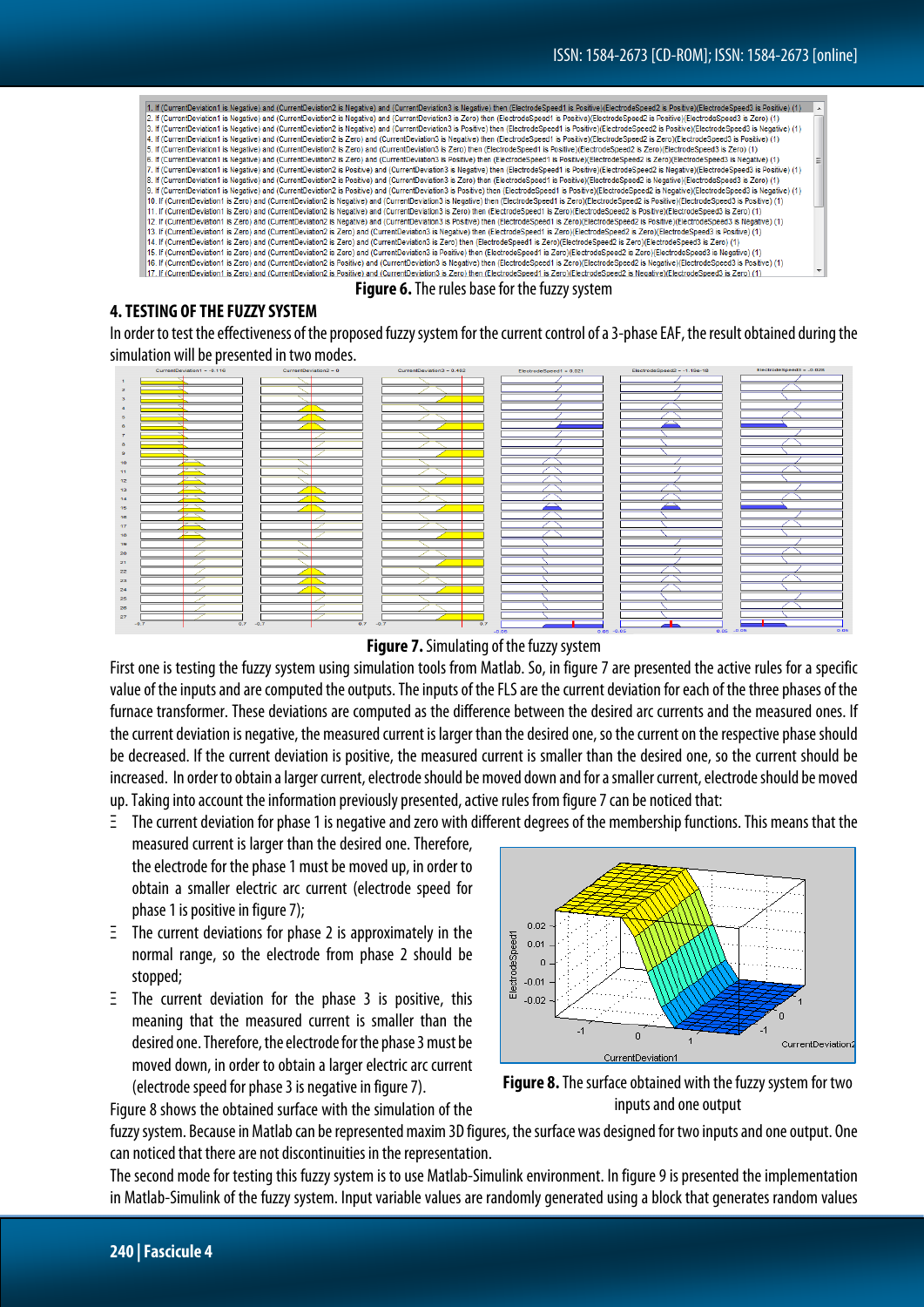(random number), in order to simulate all possible cases. Variation of both input variables and output variables can be observed using an adequate block (Scope). Fuzzy Logic Controller block uses the fuzzy system previously presented.

In figure 10 are presented the values of the input variables *Current Deviation* for each of the three phases of the furnace transformer. These values are randomly generated.

In figure 11 are presented the values of the output variables *Electrode Speed*for each of the three phases of the furnace transformer. These values are computed by the fuzzy logic controller taking into



**Figure 9.** Implementation in Matlab-Simulink of the fuzzy system

account the implemented FLS. One can notice that the output values are in the range of (-0.05, 0.05) and have different speed for the movement of the electrodes.

These variations were obtained using the implementation of the model in Matlab-Simulink.



**Figure 10.** Visualization of the input variables for the fuzzy system



**Figure 11.** Visualization of the input variables for the fuzzy system

## **5. CONCLUSIONS**

This paper presents a fuzzy current controller that is used to maintain constant arc lengths of the electric arcs. The purpose of this controller was to maintain the arc lengths as constant as possible by adjusting the vertical displacement of the EAF's electrodes. In order to maintain a constant electrical power input, so a constant arc length, the phase currents that are the arc currents too, were used as the inputs for the controller.

The simulation results illustrate the effectiveness of the proposed fuzzy system for the current control of a 3-phase electric arc furnace.